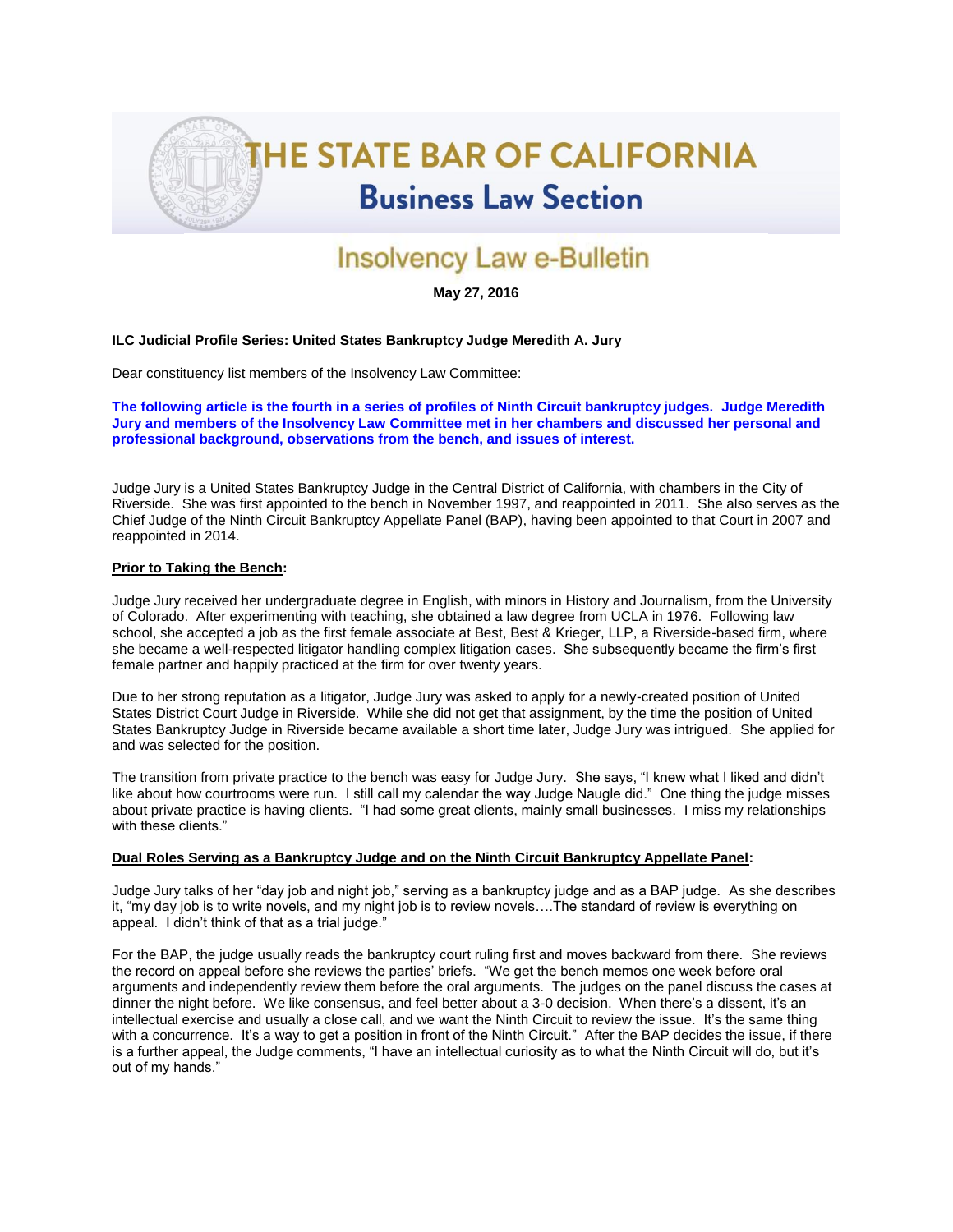Judge Jury is keenly aware that the BAP writes for four audiences: (1) the parties, (2) other bankruptcy judges, (3) the Bar, and (4) the Ninth Circuit. "We try to make it as persuasive as possible." She believes that, with very minor exceptions, judges on the Ninth Circuit understand and respect the value the BAP adds to the bankruptcy appellate process.

Although the judge believes that the BAP's decisions are important, she agrees that "some bankruptcy judges do not believe they are bound by the BAP's decisions. I don't feel bound by BAP opinions. The BAP can't be binding precedent because District Court decisions aren't binding precedent. You can't have one appellate court as precedent and not the other." However, the judge also notes that most bankruptcy judges follow BAP opinions. In fact, she states that, "95% of the time I follow the BAP and cite the BAP. Most bankruptcy judges do."

Though she notes that the majority of oral arguments do not affect the outcome of the BAP's decisions, Judge Jury still believes they are important. Following oral arguments, BAP panels discuss each case and, a small percentage of the time, pre-oral argument positions change.

On the impact of *Stern v. Marshall*, the judge states that "it hasn't changed my day job or night job. Almost all parties consent to final judgments being entered by the bankruptcy court, even in fraudulent transfer cases." Judge Jury believes that district courts look at reports and recommendations from bankruptcy courts differently than appeals from bankruptcy courts, and that the district courts are likely to follow the bankruptcy court's reports and recommendations.

## **Observations from the Bench:**

Judge Jury enjoys her role as a bankruptcy judge, and as a member of the BAP. "I have the best job in the world. I get incredible stimulation from my job and learn something new every day."

She is very cognizant that each time she rules, it impacts a party. The judge notes that "the hardest thing to do is rule against a good lawyer when they did a good job for their client but the law or the facts are against them. I state the tentative ruling orally in court. It's hard, but necessary. It's more active than a passive written tentative. I analyze better when I must orally explain my decision, a very active thinking process."

The judge is well known for presiding over the City of San Bernardino bankruptcy case. She reflects that, "Chapter 9 is expensive and it's really a last resort. There is not really much appellate law on Chapter 9 cases. It's mostly bankruptcy court judges opining." Judge Jury is pleased with the progress in the San Bernardino case, recognizing that this case could not go more quickly.

While unsure whether the underlying financial issues giving rise to this case have been solved, the judge is happy to see that "there's a much more organized financial situation now. A consultant became the city's chief financial officer and has done a really good job. It wasn't easy." The judge also thinks that the press coverage of the bankruptcy case has been fair. "They get it 99% right. Once in a while they blow it, but they try to get it right."

#### **The Judge's Chambers and Her Law Clerks:**

The Judge utilizes technology and does 50% of her reading online, including reading cases on Westlaw. However, she prints out critical cases for further review. She comments that she reads the Insolvency Law Committee's eBulletins on a regular basis, and tracks the new opinions and decisions by the Ninth Circuit and the BAP. Judge Jury often works from home at night or on weekends. "I plan ahead to do BAP work offsite and download the key files to my iPad."

Judge Jury also relies heavily on her law clerks. Part of the judge's process for preparing for oral arguments on appeal is to see if she can persuade her BAP law clerk to agree with her position. "I have a great BAP law clerk, Kitty Kruis, who used to work for Judge Hargrove and has been a clerk since 1991. She's always one step ahead of me, because she gets to read the appellate briefs before I do. We don't always agree. If I haven't convinced Kitty by the time of the oral argument, I have to reconsider whether my position is right or wrong."

The judge views her present and past law clerks as part of her family. "I know where they all are in their careers." The judge also officiated at five of her law clerks' weddings. Judge Jury reflects that "I would be delighted if any of my law clerks became a judge. You never know. Being a judge wasn't in my career path."

## **The Judge's Interests:**

Judge Jury is a sports enthusiast. "I'm a pre-Title IX person. My mom played tennis and I've always liked sports." The judge enjoys watching NCAA women's basketball the best. She also enjoys regularly working out and